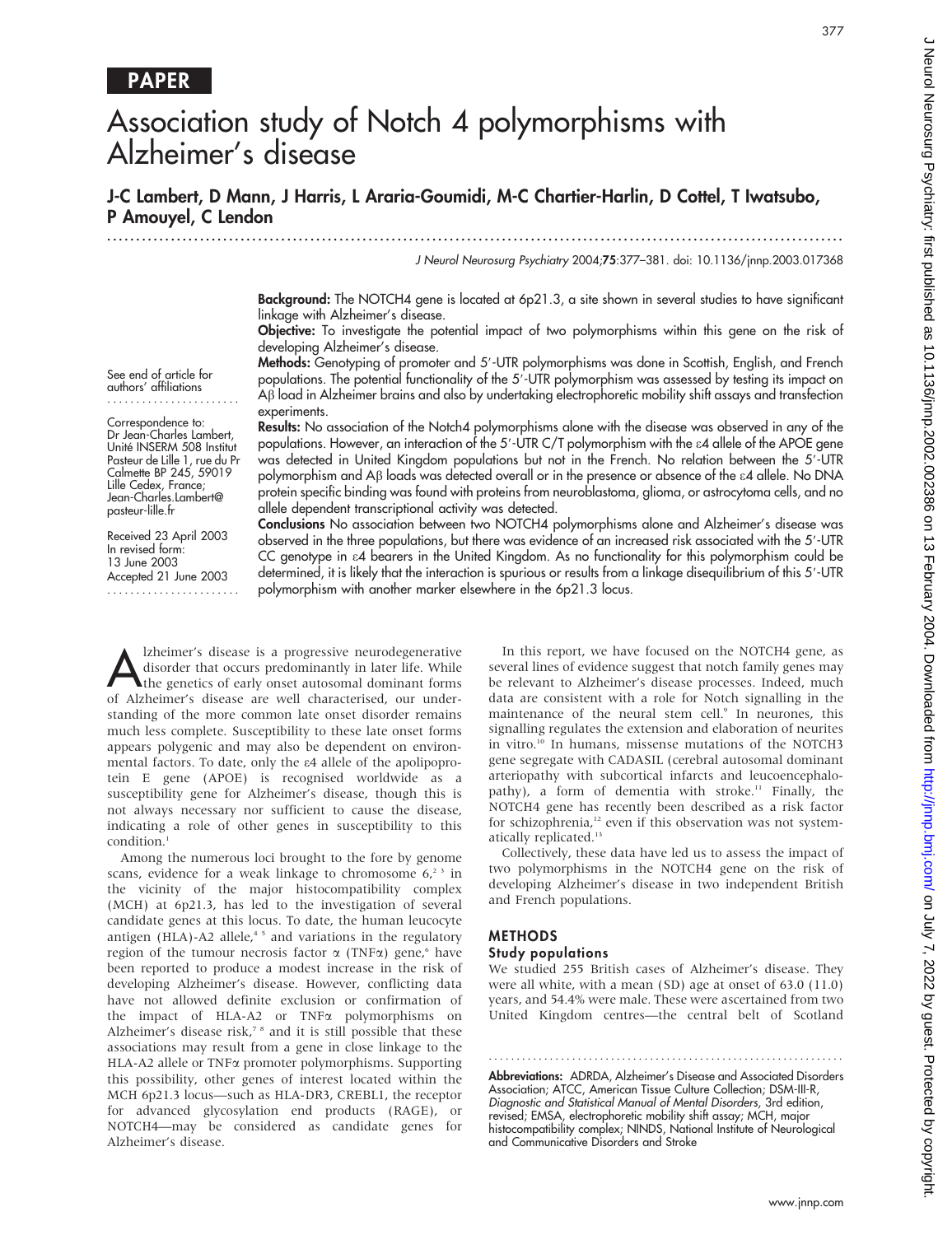|                                       |             | Allele distribution (%) |            | Genotype distribution (%) |            |           |
|---------------------------------------|-------------|-------------------------|------------|---------------------------|------------|-----------|
| rs387071                              | $\mathbf n$ | G                       | A          | GG                        | GA         | AA        |
| Scotland, UK<br>Alzheimer's disease   |             |                         |            |                           |            |           |
| cases                                 | 140         | 234 (0.84)              | 46 (0.16)  | 97 (0.69)                 | 40 (0.29)  | 3(0.02)   |
| Control                               | 293         | 477 (0.81)              | 109 (0.19) | 194 (0.66)                | 89 (0.30)  | 10 (0.04) |
| Manchester, UK<br>Alzheimer's disease |             |                         |            |                           |            |           |
| cases                                 | 115         | 191 (0.83)              | 39 (0.17)  | 79 (0.69)                 | 33 (0.28)  | 3(0.03)   |
| Control                               | 112         | 183 (0.82)              | 41 (0.18)  | 75 (0.67)                 | 33 (0.29)  | 4(0.04)   |
| Total<br>Alzheimer's disease          |             |                         |            |                           |            |           |
| cases                                 | 255         | 425 (0.83)              | 85 (0.17)  | 176 (0.69)                | 73 (0.29)  | 6(0.02)   |
| Control                               | 405         | 660 (0.81)              | 150 (0.19) | 269 (0.66)                | 122 (0.30) | 14 (0.04) |

 $(n = 140, 25\%$  of whom had been confirmed as definite Alzheimer's disease, one case with early onset Alzheimer's disease), and Greater Manchester ( $n = 115$ , 10% of whom had been confirmed as definite Alzheimer's disease). An independent population of 436 white French cases (age at onset, 68.2 (7.8); 39.0% male), all of whom were cases of probable Alzheimer's disease, was also studied.

Diagnoses of definite or probable Alzheimer's disease were established according to DSM-III-R and NINDCS-ADRDA criteria. Early and late onset cases were defined as those with onset before 65 or  $\geq 65$  years of age, respectively.

Controls were defined as subjects without DSM-III-R dementia criteria, and with full integrity of their cognitive functions. The United Kingdom control population comprised 293 controls from Scotland and 112 from Manchester (total 405; age, 60.7 (14.5) years; 46.8% male), and there were 569 French controls (age, 72.1 (8.1) years; 39.2% male).

Ethical approval was obtained for the study from the relevant ethics committees, along with informed consent from all participants or their relatives. The data were anonymised to ensure subject confidentiality.

#### Brain samples

Brains from a further 88 cases of definite Alzheimer's disease (age at onset, 65.2 (10.3) years; age at death, 73.5 (9.6) years; 49% male) were collected from the Greater Manchester area. DNA was extracted from the frozen brain tissues of these cases by standard methods. The proportion of tissue area

occupied by  $A\beta_{40}$ ,  $A\beta_{42(43)}$ , and total  $A\beta$  ( $A\beta_{40}+A\beta_{42(43)}$ ) was quantified in immunohistochemically stained sections from Brodmann areas 8/9 of the frontal cortex, as previously reported.14

#### Genotyping

APOE,  $rs387071$  (promoter G/A), and  $rs367398$  (5'-UTR C/T) NOTCH4 genotypes were determined as previously described.<sup>15 16</sup> NOTCH4 polymorphisms were separated by 3452 bases and were not in linkage disequilibrium (data not shown). All the polymorphisms tested were in Hardy-Weinberg equilibrium.

#### Statistical analysis

Univariate analyses were done using Pearson's  $\chi^2$  test. In the multivariate analysis, we tested the hypothesis that possession of rs387071 GG and rs367398 CC genotypes increased the risk of Alzheimer's disease (that is,  $5'$ -UTR GG  $v$  rs387071 GA+AA genotypes and rs367398 CC v promoter CT+TT genotypes). The effect of the two homozygote variants on the risk for Alzheimer's disease was assessed using a multiple logistic regression model adjusted for age and sex. The amyloid load for patients with the rs367398 CC genotype was compared with that from those with rs367398 CT+TT genotypes using the Kruskal-Wallis non-parametric test, overall and with and without an allele e4.

Pairwise linkage disequilibrium coefficients were estimated in the control samples. Extended haplotype frequencies of the

| rs367398                              | $\mathbf n$ | Allele distribution (%) |            | Genotype distribution (%) |            |           |
|---------------------------------------|-------------|-------------------------|------------|---------------------------|------------|-----------|
|                                       |             | C                       | т          | <b>CC</b>                 | <b>CT</b>  | T         |
| Scotland, UK<br>Alzheimer's disease   |             |                         |            |                           |            |           |
| cases                                 | 140         | 200 (0.71)              | 88 (0.29)  | 70 (0.50)                 | 60 (0.43)  | 10 (0.07) |
| Control                               | 293         | 381 (0.64)              | 205 (0.36) | 123 (0.42)                | 135 (0.46) | 35(0.12)  |
| Manchester, UK<br>Alzheimer's disease |             |                         |            |                           |            |           |
| cases                                 | 115         | 164(0.71)               | 66 (0.29)  | 58 (0.50)                 | 48 (0.42)  | 9(0.08)   |
| Control                               | 112         | 151 (0.67)              | 73 (0.33)  | 51 (0.45)                 | 49 (0.44)  | 12(0.11)  |
| Total<br>Alzheimer's disease          |             |                         |            |                           |            |           |
| cases                                 | 255         | 364 (0.71)              | 154 (0.29) | 128 (0.50)                | 108 (0.42) | 19 (0.08) |
| Control                               | 405         | 532 (0.66)              | 278 (0.34) | 174 (0.43)                | 184 (0.45) | 47 (0.12) |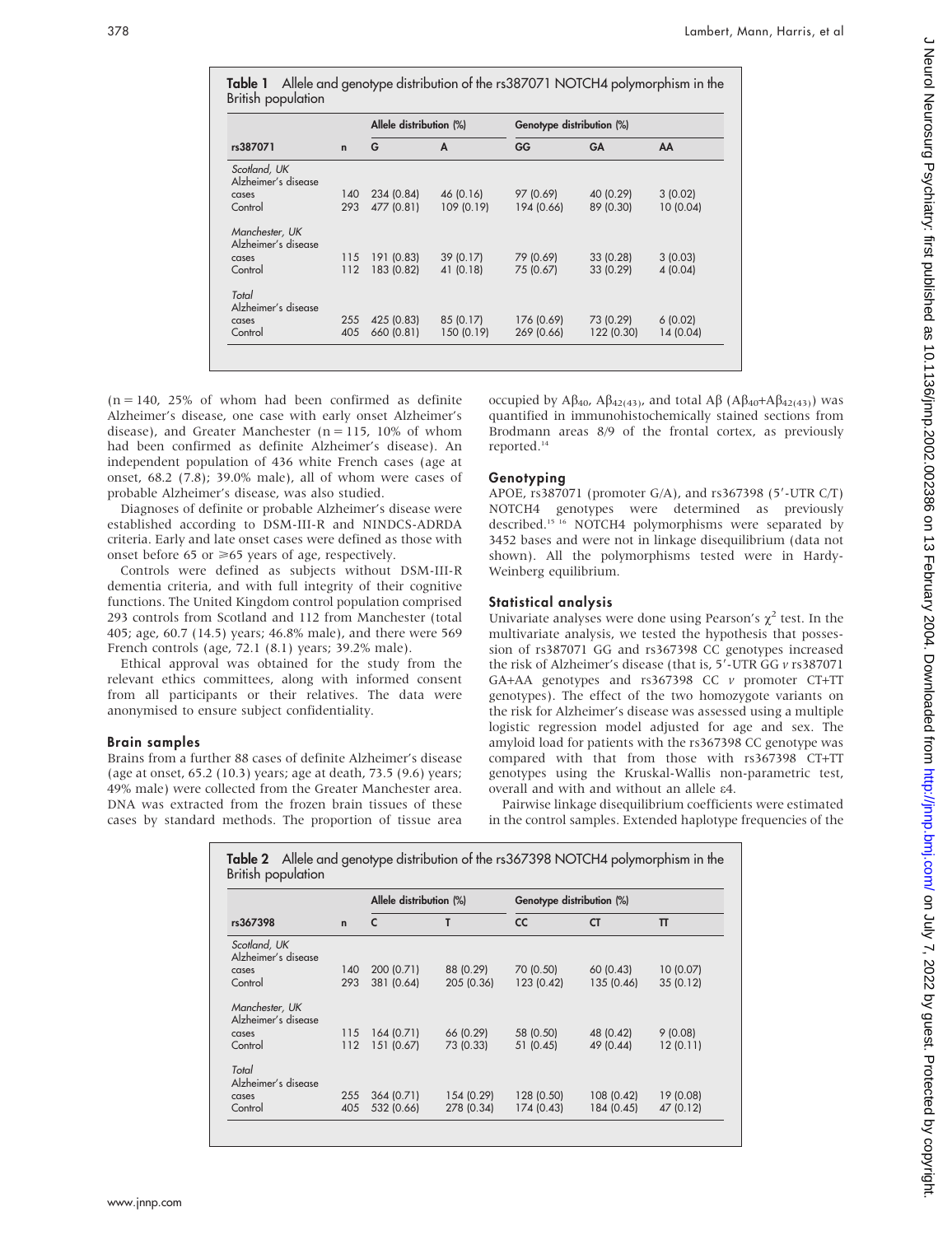|             | (p value) (OR in $\varepsilon$ 4 <sup>-</sup> ) | APOE*Notch CC versus CT+TT      | CC versus CT+TT (OR<br>in $\varepsilon$ 4 <sup>+</sup> ) |
|-------------|-------------------------------------------------|---------------------------------|----------------------------------------------------------|
| Scotland,   | 0.06                                            | $0.98$ (0.54 to 1.78)           | 2.15 (1.11 to 4.20)                                      |
| <b>UK</b>   |                                                 | p<0.82                          | p<0.03                                                   |
| Manchester, | 0.04                                            | $0.55$ (0.20 to 1.52)           | 4.75 (0.96 to 23.60)                                     |
| <b>UK</b>   |                                                 | p<0.25                          | p<0.06                                                   |
| Total       | 0.002                                           | $0.83$ (0.53 to 1.30)<br>p<0.40 | 2.65 (1.55 to 4.55)<br>p<0.0004                          |

two markers were estimated on collapsed data using the myriad haplotype algorithm described by McLean et al.<sup>17</sup>

### Electrophoretic mobility shift assays

Extracts of cytoplasmic or nuclear proteins were prepared, using established methods, from neuroblastoma (SK-N-SH-SY5Y; ATCC, USA), glioma (U138MG; ATCC, USA), and astrocytoma cell lines (STTG1; ATCC, USA).18 Electrophoretic mobility shift assay (EMSA) experiments were done using a probe containing the rs367398 polymorphism. Single stranded oligonucleotides ( $5' \rightarrow 3'$ ) were 5' end labelled with digoxigenin (5'-AGAGGGACAGGGAC(T→C)GGGGCTTGGA-GAAGG-3'), annealed to complementary oligomer (5'-CCTTCTCCAAGCCCC( $A \rightarrow G$ )GT-CCCTGTCCCTCT-3'). A 10 g aliquot of proteins was added to a final volume of  $20 \mu$ l of a mixture containing 20 mM Tris-HCl pH 9.0, 50 mM NaCl, 1 mM EDTA, 5% glycerol, 1 mM phenyl methylsulphonyl fluoride, 1 mM dithiothreitol, 5 µg/ml leupeptin, 5 µg/ml aprotinin, 0.5 mg/ml bovine serum albumin, 2 mg/ml  $poly(dIdC)$ , and 20 pmol/ $µl$  probe, and the mixture was incubated for 25 minutes at room temperature before gel analysis. The complexes were separated on a 5% nondenaturating polyacrylamide gel, and semi-dry electrophoretic transfer was carried out from gels to nitrocellulose membranes. Detection was as described by the supplier (Roche Diagnostics, Meylan, France).

### Construction of reporter plasmids

The fragments containing the rs367398 C/T polymorphism were amplified by polymerase chain reaction (PCR) from genomic DNA of homozygous individuals using the forward and reverse primers for genotyping.16 Fragments were cloned using the T-easy plasmid kit (Promega, Madison, Wisconsin, USA). After excision of the fragments of interest by enzyme restriction and gel purification, the fragments were cloned into the Bham I site (upstream of the Firefly luciferase gene) of the pGL3-basic vector (Promega). The integrity of the inserts was confirmed by sequence analysis using the Taq Big Dye Terminator sequencing kit on an ABI 377 sequencer (Perkin-Elmer Applied Biosystems, Foster City, California, USA).

Table 5 Evaluation of the interaction of the rs367398 CC genotype with the  $\varepsilon$ 4 allele of the APOE gene in the French population

| APOE*Notch<br>(p value) | CC versus CT+TT<br>(OR in $\varepsilon$ 4 <sup>-</sup> )                                                                                                                            | $CC$ versus $CT+TT$<br>(OR in $\varepsilon$ 4 <sup>+</sup> ) |
|-------------------------|-------------------------------------------------------------------------------------------------------------------------------------------------------------------------------------|--------------------------------------------------------------|
| 0.36                    | $0.95$ (0.67 to 1.36)<br>p<0.79                                                                                                                                                     | $0.73$ (0.47 to 1.13)<br>p<0.16                              |
|                         | APOE*Notch indicates the significance level of the interaction term<br>included in the logistic regression model.<br>OR, odds ratio; confidence intervals are in given parentheses. |                                                              |

### Cell culture and transfection experiments

U138MG (ATCC) cells were maintained in Dulbecco's modified eagle's medium/F12 (1:1) (Gibco, Paisley, UK), supplemented with 10% fetal calf serum (Gibco) and  $1\times$ antibiotic/antifungal solution (Gibco). For transfection experiments, the cells were seeded at  $2.5\times10^5$  cells per well in a 12 well culture dish. After 48 hours, cells were transfected using fugene 6 (Roche, Basel, Switzerland) at a ratio of 1:3, DNA:fugene for five hours. Cells were harvested 24 hours later and lysed in reporter lysis buffer (Promega, Southampton, UK). Firefly luciferase activities (LAf) and renilla luciferase activities (LAr) were measured sequentially using a dual luciferase reporter assay system (Promega) by luminometry. To adjust for any variation in transfection efficiency and DNA uptake, the relative luciferase activity (RLA) was calculated as RLA = LAf/LAr. At least triplicate of three independent transfection experiments were performed using fresh construct preparations.

## RESULTS

The  $rs387071$  (promoter) and  $rs367398$  (5'-UTR) polymorphisms were initially tested in the two British populations. No significant differences for allele and genotype distributions were detected between these two populations. No differences for allelic and genotype distributions were observed for either polymorphism between control and Alzheimer populations (tables 1 and 2). No modulator effects of age or sex were observed. However, a significant interaction between the rs367398 CC genotype and the APOE gene e4 allele was detected in the Manchester population and a similar trend in the Scottish population (table 3). The risk of developing Alzheimer's disease associated with the e4 allele was significantly higher for individuals bearing the rs367398 CC genotype than for those bearing the CT+TT genotypes (odds ratio, 5.83 (95% confidence interval, 3.48 to 9.79) v 1.92 (1.21 to 3.06), respectively). No variation in haplotype distribution was observed in the whole population, but this distribution was significantly different when studying individuals bearing at least one  $\varepsilon$ 4 allele (p = 0.0007). However, a haplotype combination of the two notch polymorphisms was not more informative than the effect observed for the rs367398 by itself.

To replicate these results, we tested the validity of the interaction of the promoter CC polymorphism with the e4

| French population   |             |                         |            |                           | Table 4 Allele and genotype distribution of the rs367398 NOTCH4 polymorphism in the |           |
|---------------------|-------------|-------------------------|------------|---------------------------|-------------------------------------------------------------------------------------|-----------|
|                     |             | Allele distribution (%) |            | Genotype distribution (%) |                                                                                     |           |
| rs367398            | $\mathbf n$ |                         |            | <b>CC</b>                 |                                                                                     |           |
| Alzheimer's disease |             |                         |            |                           |                                                                                     |           |
| cases               | 436         | 570 (0.65)              | 302 (0.35) | 186 (0.43)                | 198 (0.45)                                                                          | 52 (0.12) |
| Control             | 569         | 759 (0.67)              | 379 (0.33) | 252 (0.44)                | 255 (0.45)                                                                          | 62(0.11)  |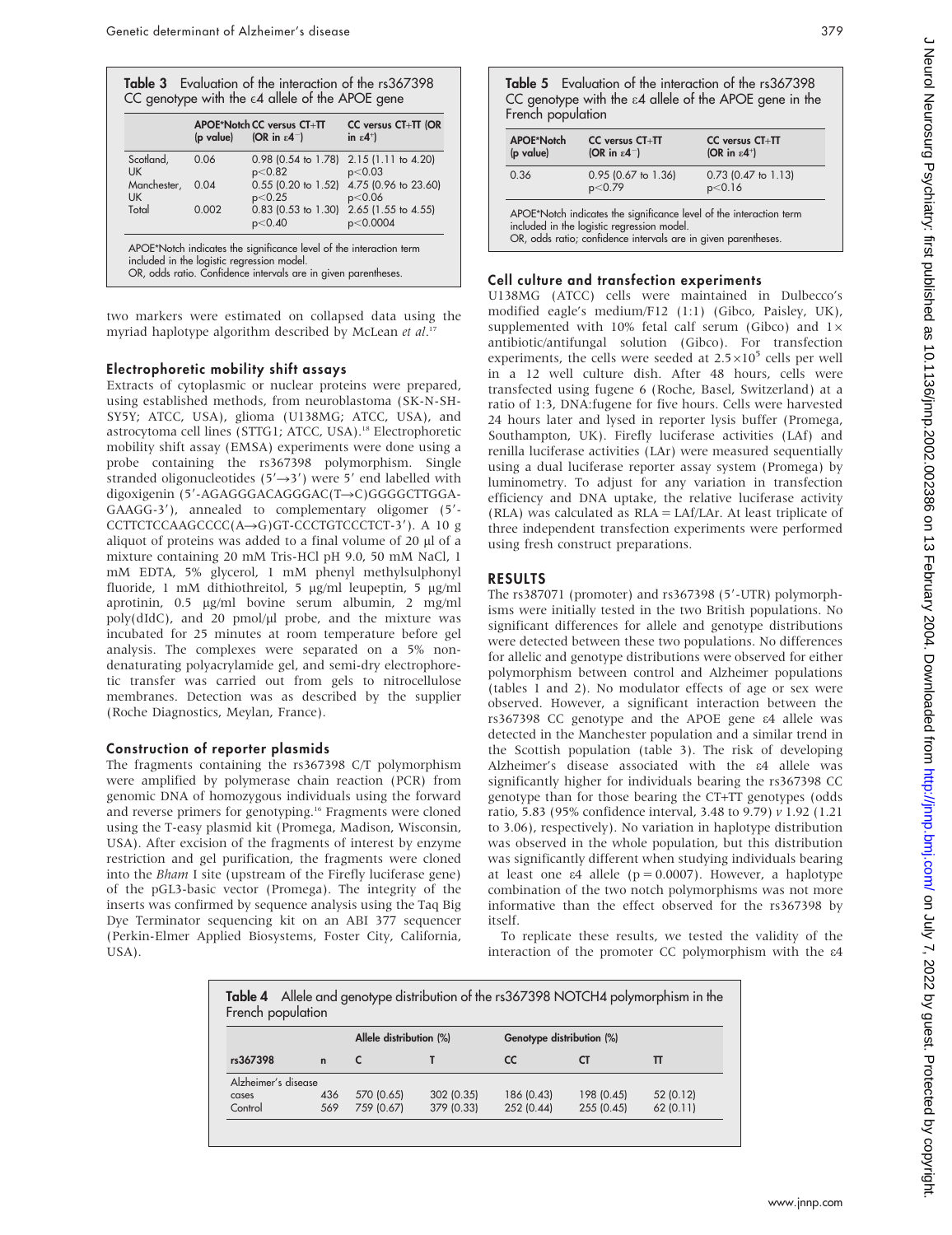|                       | $\mathbf n$ |          | $A\beta$ 40 (% area) $A\beta$ 42 (% area) | Total Aβ (% area) |
|-----------------------|-------------|----------|-------------------------------------------|-------------------|
| Total                 |             |          |                                           |                   |
| <b>CC</b>             | 31          | 3.7(4.0) | 10.8(4.9)                                 | 14.7(7.5)         |
| <b>CT</b>             | 44          | 3.8(3.4) | 9.8(4.1)                                  | 13.7(6.5)         |
| π                     | 13          | 3.7(4.0) | 10.6(4.7)                                 | 14.3(7.5)         |
| $\ln \varepsilon 4^-$ |             |          |                                           |                   |
| <b>CC</b>             | 10          | 3.6(3.3) | 10.8(5.5)                                 | 14.4(8.4)         |
| <b>CT</b>             | 13          | 1.8(1.2) | 9.6(4.4)                                  | 11.4(5.0)         |
| $\Pi$                 | 5           | 1.3(1.2) | 11.2(4.1)                                 | 12.4(4.0)         |
| $\ln 4$ <sup>+</sup>  |             |          |                                           |                   |
| <b>CC</b>             | 21          | 4.0(4.4) | 10.9(4.3)                                 | 14.8(7.2)         |
| <b>CT</b>             | 31          | 4.7(3.7) | 9.9(4.0)                                  | 14.6(6.8)         |
| π                     | 8           | 5.3(4.4) | 10.3(5.3)                                 | 15.5(7.5)         |

allele in another large association study. As already reported in the British population, we did not observe any effects of the rs367398 Notch 4 polymorphism on the risk of developing Alzheimer's disease in a French population (table 4). However, we were not able to detect an interaction among any of the variables we tested in a model of logistic regression, in particular the APOE e4 allele (table 5).

We then assessed the functionality of the rs367398 Notch 4 polymorphism by testing the impact of this polymorphism on Aβ load in Alzheimer's disease brains, but no effect was detected, even when stratified according to APOE genotype (table 6). We next considered whether the rs367398 C/T polymorphism itself had a relevant biological role. We used EMSA to determine an allele dependent protein binding to the sequence containing this polymorphism. However, we were not able to detect a specific binding of either nuclear or cytoplasmic proteins extracted from SK-N-SH SY5Y, STTG1, or U138-MG cells (data not shown). We finally investigated whether this polymorphism was associated with an altered expression of a reporter gene in vitro. Even though a fragment containing the polymorphism of interest could induce an average sixfold higher transactivation than an empty plasmid, no significant difference was observed in relation to the alleles of the rs367398 NOTCH 4 polymorphism in the U138MG cell line. Altogether, these data suggested that the rs367398 C/T is not located in a regulatory sequence within the Notch promoter and as a result is not functional in these conditions.

## **DISCUSSION**

Characterisation of new genetic determinants for Alzheimer's disease is difficult. Even if genome linkage studies allow better detection of loci containing candidate genes of potential interest, the vast (genetic) length of these loci restricts the ease of identifying true causative genes. Hunting for a causative gene on chromosome 6 clearly illustrates this problem as the ''true'' gene, in close linkage with the HLA-A2 or TNF-a variants, may be any number of genes located within this locus of interest. The linked region is large—from 6p21 to 6q12—and at least 960 putative open reading frames are listed in the NCBI website (June 2002 assembly).

With this in mind, we focused our interest near the two candidate genes in the MCH 6p21.3 region for which an association had been reported-HLA-A and TNF $\alpha$ .<sup>4 6</sup> However, because there are discrepancies in the few association studies that have been carried out on these genes, we do not know whether they really play a role in Alzheimer's disease. In the vicinity of HLA-A and  $TNF\alpha$  is the NOTCH4 gene which is potentially a good candidate gene, for the reasons previously described.

We investigated the impact of the rs387071 (promoter) and rs367398 (5'-UTR) polymorphisms in NOTCH4 gene in a British population of Alzheimer cases and controls. We found no association with rs387071. We did detect a significant interaction of the rs367398 CC genotype with the e4 allele of the APOE gene. However, we could not replicate this observation in a large independent French cohort. Furthermore, we were not able to establish a correlation between the rs367398 NOTCH4 polymorphism with Aß load in the brains of patients with Alzheimer's disease. We have also shown that the rs367398 polymorphism did not influence expression in vitro.

It is difficult to interpret the discrepancy observed between the British and French populations. It may result from a type I or type II error (that is, false positive or false negative, respectively). However, because the rs367398 polymorphism does not appear to be functional under our experimental conditions, it is likely that we can exclude it as a genetic determinant of Alzheimer's disease. It is interesting to note that in previous studies the potential impact of an unknown gene within the MCH 6p21.3 locus was determined as most important, or only present, when associated with the APOE  $\varepsilon$ 4 allele,<sup>2 19 20</sup> but such an interaction was not reported by others.4578 Consequently, the findings we have described in the British population may result from linkage disequilibrium of the rs367398 NOTCH4 polymorphism with another genetic variation in the NOTCH4 gene itself, or in another gene nearby. As linkage disequilibrium between two genetic markers in white (Europid) populations can vary strongly, $21^{22}$ this association might not exist in French populations.

#### Conclusions

No association of two NOTCH4 polymorphisms alone was observed in one French and two United Kingdom populations, but evidence of an increased risk associated with the rs367398 CC genotype in e4 bearers was detected in the United Kingdom. However, as we were not able to determine functionality for this polymorphism, it is likely that the interaction is spurious or results from a linkage disequilibrium of this promoter polymorphism with another marker elsewhere in the 6p21.3 locus. This is consistent with the findings of others who have reported an association of genes within this region with Alzheimer's disease in e4 bearers, though not all investigators have found such a relation.

#### Authors' affiliations .....................

J-C Lambert, L Araria-Goumidi, M-C Chartier-Harlin, D Cottel,

P Amouyel, INSERM 508, Institut Pasteur de Lille, Lille Cédex, France J Harris, C Lendon, Molecular Psychiatry Department, Queen Elizabeth Psychiatry Hospital, University of Birmingham, Birmingham, UK D Mann, Clinical Neuroscience Research Group, Department of Medicine, Greater Manchester Neurosciences Centre, Salford, UK T Iwatsubo, Department of Neuropathology and Neuroscience, University of Tokyo, Tokyo, Japan

Competing interests: none declared

#### **REFERENCES**

- 1 Farrer LA, Cupples LA, Haines JL, et al. Effects of age, sex, and ethnicity on the association between apolipoprotein E genotype and Alzheimer disease. A meta-analysis. APOE and Alzheimer Disease Meta Analysis Consortium. JAMA 1997;278:1349–56.
- 2 Myers A, Wavrant De-Vrieze F, Holmans P, et al. Full genome screen for Alzheimer disease: stage II analysis. Am J Med Genet 2002;114:235–44.
- 3 Blacker D, Bertram L, Saunders AJ, et al. Results of a high-resolution genome screen of 437 Alzheimer's disease families. Hum Mol Genet 2003;12:23-32.
- 4 Zareparsi S, James DM, Kaye JA, et al. HLA-A2 homozygosity but not heterozygosity is associated with Alzheimer disease. Neurology 2002;58:973–5.
- 5 Harris JM, Cumming AM, Craddock N, et al. Human leucocyte antigen-A2 increases risk of Alzheimer's disease but does not affect age of onset in a Scottish population. Neurosci Lett 2000;294:37-40.